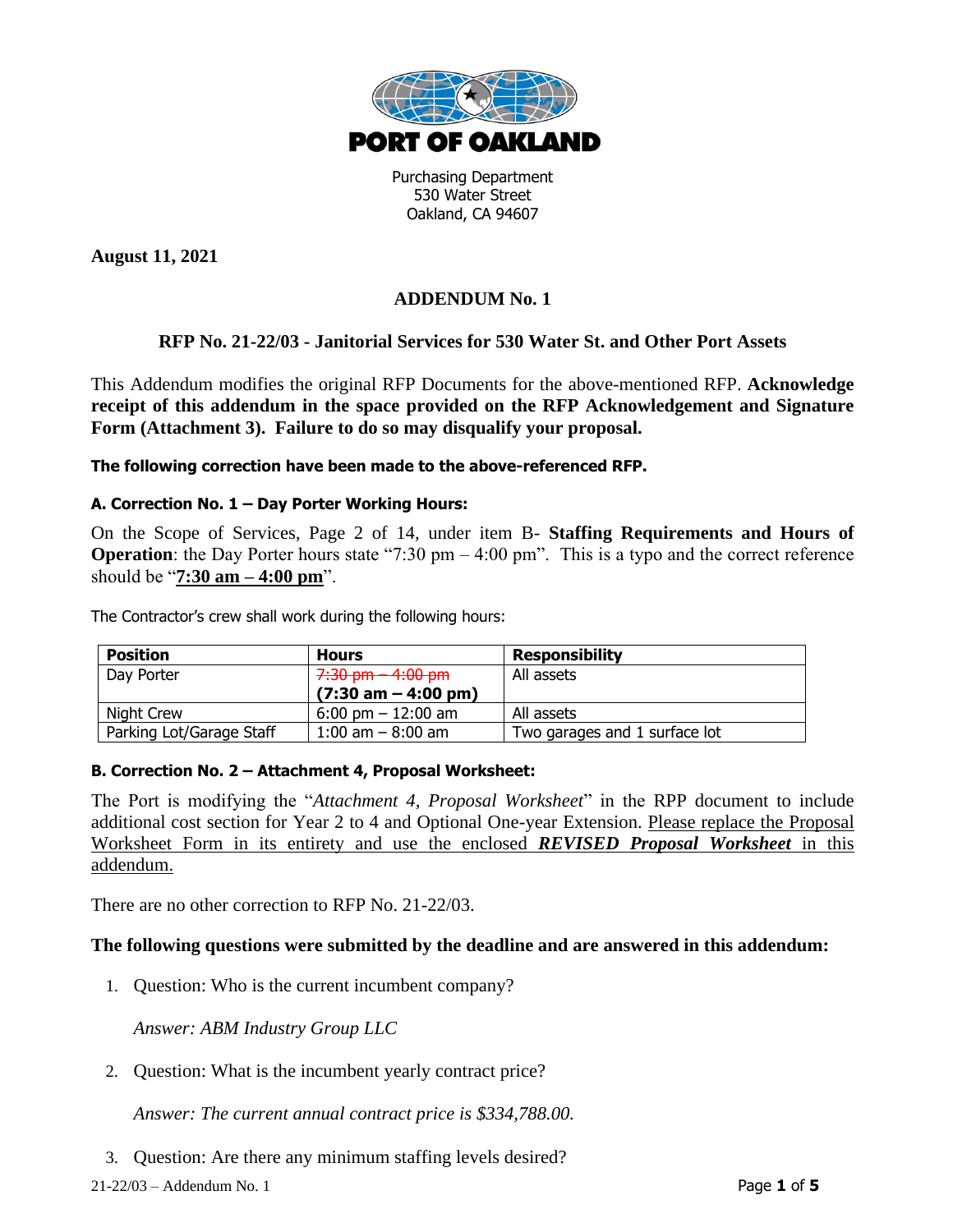*Answer: One full time Day Porter is required, and sufficient Night Crew and Parking Lot/Garage Staff personnel are required to sufficiently fulfill the services of the assets listed in the RFP.*

4. Question: Since the current contractor/contract is covered under a collective bargaining agreement, could we get an employee seniority list showing hire date, and various PTO balances such as sick leave, vacation, etc.

*Answer: Information such as employee leave balances is maintained by the contractor, not the Port. The Port has provided copies of current and past contracts as further described in the response to Question 12 below.* 

5. Question: Day Porter hour seems to have a typo. Is it 7:30 am to 4pm?

*Answer: Yes, it's 7:30 am to 4:00 pm (see correction above)*

6. Question: The frequencies for all locations are generally stated as Mon-Fri. Please, confirm that they are all 5x/week without exception.

*Answer: Yes, the frequencies are 5x/week.*

- 7. Question: Can you please provide the layout of building 530 Water St. and the Washington street garage?
	- *Answer: Yes, building drawings will be provided for 530 Water Street if a firm registered/attended during the mandatory pre-proposal meeting on July 28, 2021. The parking garage is 7 levels and does not have any restrooms to service.*

*Please contact Nickulaus Sioson at [nsioson@portoakland.com](mailto:nsioson@portoakland.com) to request a copy of the 530 Water Street Floor Plans.*

*Note: All floor plans distributed must be destroyed if the proposer elects not to submit a proposal or if the proposer submits an unsuccessful proposal for this project. No part of the document may be disclosed to any person without the permission of the Port.*

8. Question: Is the garage cleaning 5 or 7 days a week?

*Answer: 5 days*

9. Question: How many sets of restrooms and how many stalls in each?

*Answer: Total of 16 restrooms (8M, 8W) roughly two stalls per restroom.*

10. Question: Where we can see the previous RFP Result for the Janitorial Services for 530 Water St. and Other Port Assets?

*Answer: The previous results were released in response to this public records request and can be downloaded here:<https://portofoakland.nextrequest.com/requests/21-78>*

11. Question: Are there requirements that we need to pass on for Small Businesses before we can submit the attachments on the RFP?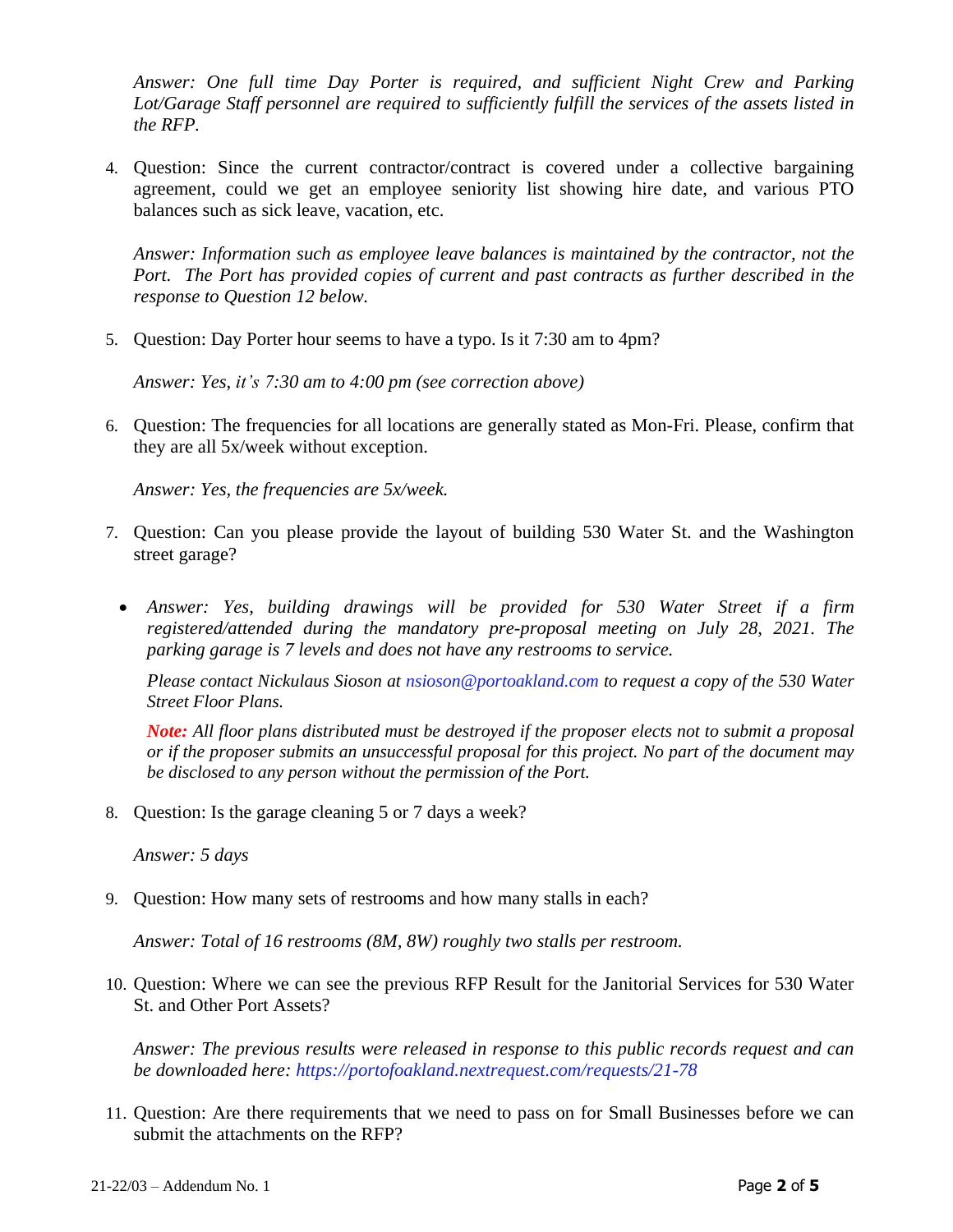*Answer: There are no small business requirements. If a business is located in Alameda or Contra Costa Counties they may apply for local certification. The on-line certification application is due 7 business days prior to the proposal due date. The application can be located online: <https://srd.portofoakland.com/>*

12. Question: Can we get a copy of current or past contracts that covers all proposed specified areas?

*Answer: The contracts were released in response to this public records request and can be downloaded here:<https://portofoakland.nextrequest.com/requests/21-78>*

13. Question: Our company is signatory to the SEIU-USWW's, Northern California agreement thus all of our staff working within their jurisdiction must be covered under this agreement including any subcontractors whom we may engage. Is this acceptable to the Port?

*Answer: The successful respondent will need to comply with all Labor Peace requirements as set forth in the RFP.* 

14. Question: Local SEUI 1877 provided union staffing wage rates for the Port of Oakland. Is the port requesting Union wage rates be used or Living Wage?

*Answer: The successful respondent will need to comply with both Living Wage and Labor Peace requirements. To the extent such compliance produces differing rates, typically this requires compliance with the higher rate.*

15. Question: Who is currently providing the parking garage sweeping?

*Answer: Sweeping for the parking garages is part of the contract with ABM Janitorial.*

16. Question: Is the Port exempt from payment of State and local sales and use taxes?

*Answer: No.*

17. Question: Does the Port expect that the quoted pricing will also apply throughout the maximum 5-year contract term? How and when will rate increases be addressed?

*Answer: There should be a quoted price provided for the entirety of the initial term (First Contract Year) and see question 18 for rate increases.*

18. Question: Will the Contractor also be permitted to raise rates when and as needed to recoup increases in the Living Wage, as well as the following additional costs that are outside of the Contractor's control: Federal, state or local taxes, levies, or required withholdings; costs under collective bargaining agreements; minimum, prevailing and living wage rates and other statutory requirements, such a legally mandated sick leave costs; and medical and other benefit costs?

*Answer: The Port may consider Contractor requests for periodic rate increases based on Contractor request with supporting information for the requested increase.* 

19. Question: Our company stands behind our services and regularly accepts the obligation to indemnify clients for the comparative portion of any losses, costs or damages that are caused by the negligent acts or omissions of our personnel in the performance of services under client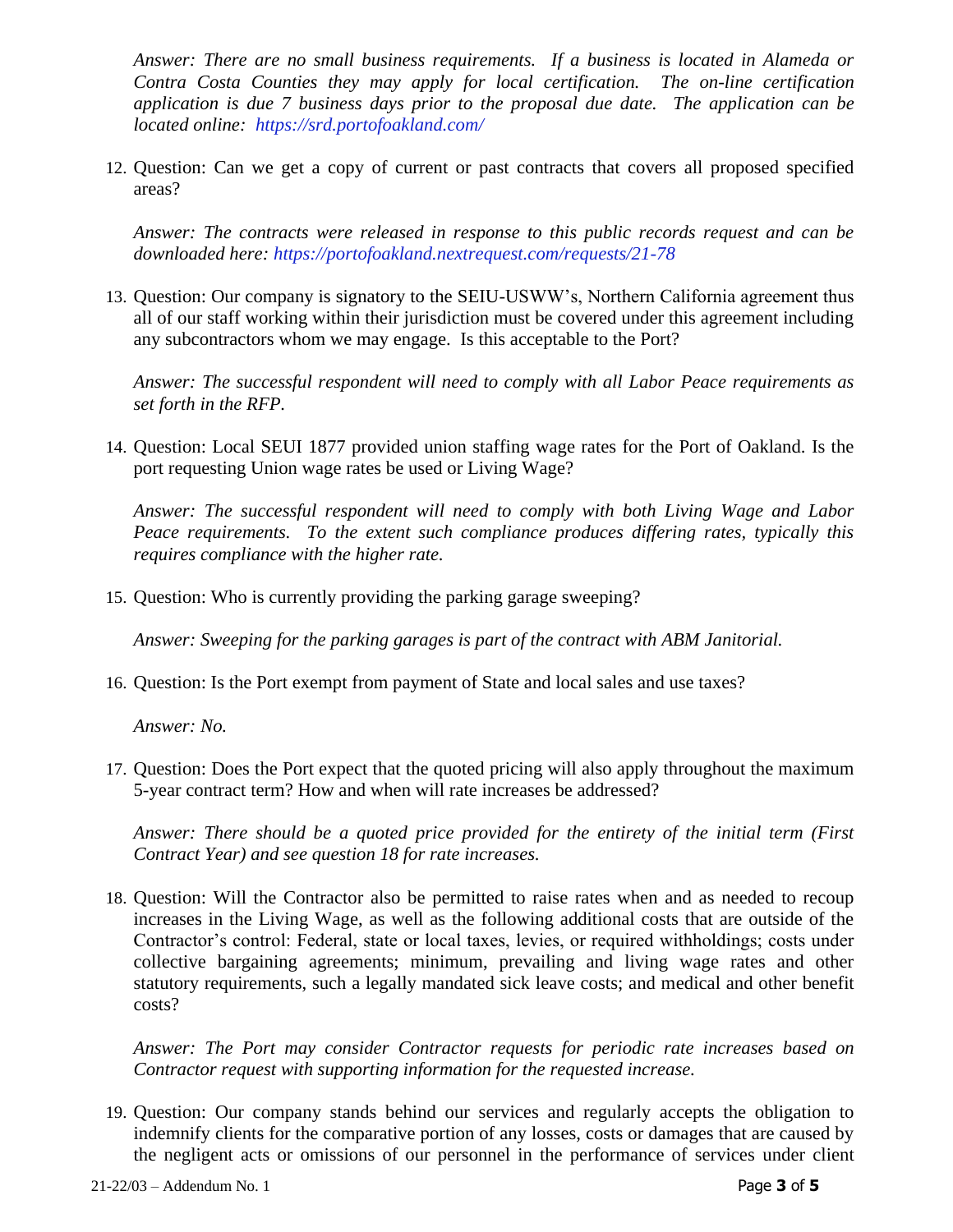agreements. Can Section 9.1 on page 4 of the Janitorial Services Agreement be revised as follows to reflect that standard?

- a) On lines 10-11, delete the phrase "that arise from or relate to, directly or indirectly, in whole or in part, from: (1) the Services under this Agreement, or any part thereof; or (2)" and replace it with the phrase "to the extent caused by."
- b) On line 14, delete the phrase "in whole or in part."
- c) On the last line, after the word "Indemnitee," insert the phrase "or any third party other than Contractor, any Subcontractor, anyone directly or indirectly employed by them, or anyone that they control."

*Answer: Please include any proposed contract exceptions or revisions into the proposal. The nature and extent of those exceptions will be considered when evaluating proposals and will affect the outcome. As a general matter, the Port intends to execute an agreement in the form attached to the RFP, without substantive revisions.*

- 20. Question: Our company's standard commercial terms include a disclaimer of consequential damages. Can the following mutually beneficial, reciprocal provision be added as new Section 9.3 to the Janitorial Services Agreement?
	- a) "9.3. Anything to the contrary notwithstanding, except with respect to the Contractor's obligations under Sections 9.1 and 9.2, under no circumstances will either party be liable to the other party for consequential, incidental, indirect or punitive damages, or for lost profits."

*Answer: Please include any proposed contract exceptions or revisions into the proposal. The*  nature and extent of those exceptions will be considered when evaluating proposals and will *affect the outcome. As a general matter, the Port intends to execute an agreement in the form attached to the RFP, without substantive revisions.*

21. Question: Can Section 20 on page 7 of the Janitorial Services Agreement be revised to give the Contractor the reciprocal right to terminate the Agreement for convenience on 120 days' prior written notice to the Port?

*Answer: Please include any proposed contract exceptions or revisions into the proposal. The nature and extent of those exceptions will be considered when evaluating proposals and will affect the outcome. As a general matter, the Port intends to execute an agreement in the form attached to the RFP, without substantive revisions.*

- 22. Question: We note the limitations on self-insured retentions and deductibles in Sections 1 through 6 of Exhibit "C." Our company maintains insurance deductibles and retentions that have been determined as optimal for a company of our size and financial strength after careful review with our insurance advisors, and they cannot be eliminated or reduced with respect to a specific client. We have demonstrated to our insurers the financial ability to fund those deductibles and retentions over an extended period of time. Should the Port require added security, we can provide the guaranty of our parent company of losses and expenses that fall within the SIRs and deductibles. Can the following provision be added to Exhibit "C" to reflect those parameters?
	- a) "Anything to the contrary notwithstanding, wherever approval of self-insured retentions and deductibles is required by the Port, such approval shall not be unreasonably withheld upon Contractor's demonstration of financial capacity to carry said deductibles and self-insured retentions. Should the Port require added security, the Port shall accept a financial guarantee of Contractor's parent company guaranteeing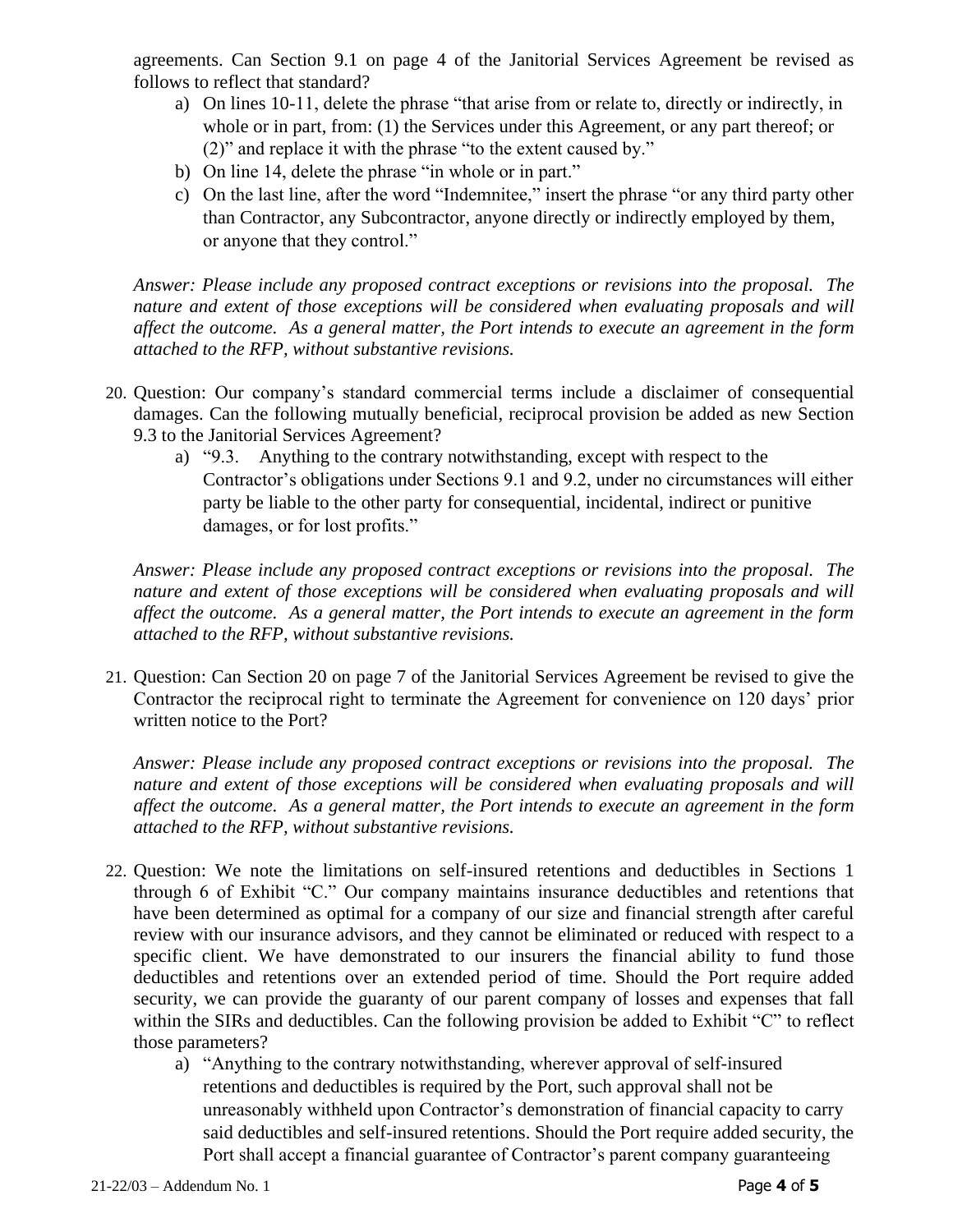payment of losses and related claims investigation, administration and defense expenses that fall within the policy self-insured retentions and deductibles."

*Answer: We cannot make this change to the agreement however adequate flexibility is given to consider higher deductibles. Deductible/Self-Insured Retentions more than what is stated in the insurance requirements are reviewed and approved by Port Risk Management.*

- 23. Question: Sections 1 through 3 of Exhibit "C" identify additional insureds to be covered under various Contractor insurance policies. Our company routinely adds clients as additional insureds on our insurance policies, so long as our obligations are aligned with our indemnification obligations and limited to the specified insurance limits we have agreed to provide. Our blanket additional insured endorsements automatically cover any party we are required by written contract to cover as an additional insured, to the extent set forth in such contract, without the necessity of expressly naming such party. Can the following provision be added to Exhibit "C" to reflect those parameters?
	- a) "Anything to the contrary notwithstanding: (1) the additional insured status under Contractor's insurance policies of any person or entity so identified in this Exhibit "C" shall apply to the extent of the Contractor's indemnification obligations under Section 9 of the Agreement and up to the required insurance limits for each applicable line of insurance as stated in this Exhibit "C"; and (2) the additional insureds shall be covered under Contractor's insurance policies via blanket additional insured endorsement that extends coverage to the extent required by written contract."

*Answer: Blanket endorsements will suffice; however we will not amend the wording in the agreement.*

24. Question: We note that Section 6 of Exhibit "C" requires the Contractor to provide an Employee Dishonesty Bond. Can Commercial Crime Insurance be substituted for the Employee Dishonest Bond?

*Answer: Commercial Crime Insurance can be provided to satisfy the requirement for an Employee Dishonesty Bond.* 

- 25. Question: We note that Section 6 of Exhibit "C" requires that the City of Oakland be a Loss Payee under the Contractor's Dishonesty Bond. Our company's commercial crime insurance includes a blanket loss payee endorsement that automatically covers any party we are required by written contract to cover as a loss payee, as its interests may appear, without the necessity of expressly naming such party. Can the "Loss Payee" provision in Section 6 of Exhibit "C" be replaced with the following to reflect those parameters?
	- a) "**Loss Payee:** The City of Oakland, a municipal corporation, acting by and through its Board of Port Commissioners, shall be included as Loss Payee, as its interests may appear."

*Answer: Blanket Loss Payee Endorsement will suffice, however we will not amend the agreement.*

There were no other questions to RFP No. 21-22/03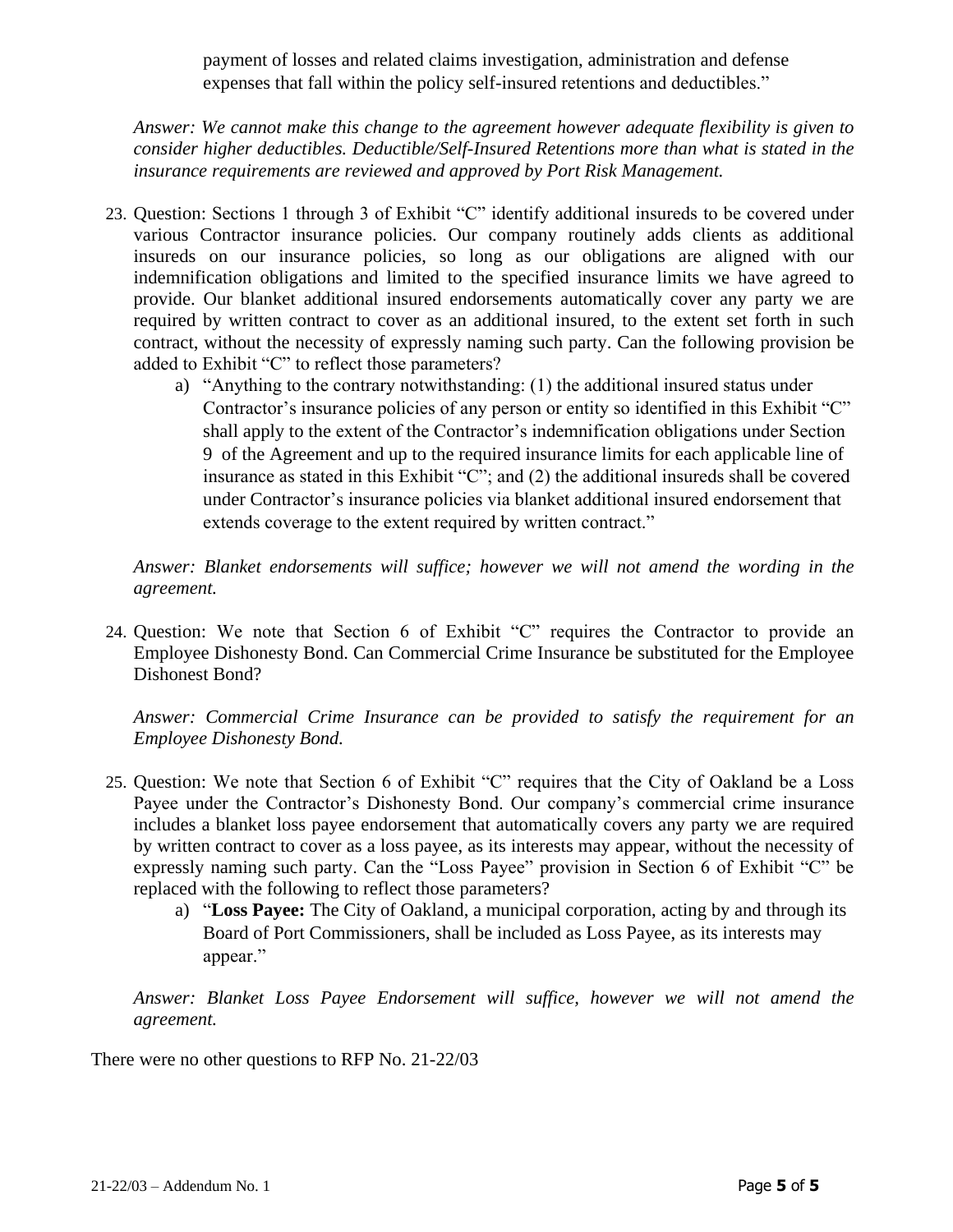

## **RFP No.: 21-22/03 – Janitorial Services for 530 Water St. and Other Port Assets**

Indicate individual monthly fee and per square foot per month, site location and the annual total cost.

#### **A. Staff Information:**

| 1. Complete number of staff required for Night Crew and Parking/Garage Staff: |                         |                             |                                          |           |
|-------------------------------------------------------------------------------|-------------------------|-----------------------------|------------------------------------------|-----------|
| Number of Staff:<br>(1)                                                       | Day Porter              |                             | Time: $7:30am - 4:00pm$                  |           |
| Number of Staff:                                                              | Night Crew (PM Service) |                             | Time: $6:00 \text{pm} - 12:00 \text{am}$ |           |
| Number of Staff:                                                              | Parking/Garage Staff    |                             | Time: $11:00am - 8:00am$                 |           |
| 2. Provide a monthly detailed staff cost per month:                           |                         |                             |                                          |           |
| Day Porter $=$<br>\$                                                          |                         |                             | per month Night Crew = $\frac{1}{2}$     | per month |
| Parking/Garage Staff =<br>\$                                                  |                         | per month                   |                                          |           |
| <b>B. Site Location Detailed Cost:</b>                                        |                         |                             |                                          |           |
| I. Port Headquarters - 530 Water St. Oakland, CA 94607                        |                         |                             |                                          |           |
| 137, 672 sq. ft. $-7$ story office building                                   |                         |                             |                                          |           |
|                                                                               |                         | Total Fee = $\frac{\$}{}$   | per month                                |           |
| Fee per Square Foot = $\frac{\$}{ }$                                          |                         |                             |                                          |           |
| II. Harbormaster Office - 38 Water St. Oakland, CA 94607                      |                         |                             |                                          |           |
| 1,000 sq. ft. $-1$ story office building                                      |                         |                             |                                          |           |
|                                                                               |                         | Total Fee = $\frac{\$}{}$   | per month                                |           |
| Fee per Square Foot = $\quad \quad$ $\quad \quad$                             |                         |                             |                                          |           |
| III. 101 Washington Street Garage and Underground Garage                      |                         |                             |                                          |           |
| 400,000 sq. ft. - 7 story garage and 90,000 sq.ft. - 1 story garage           |                         |                             |                                          |           |
|                                                                               |                         | Total Fee = $\frac{\$}{\$}$ | per month                                |           |
| Fee per Square Foot = $\frac{1}{2}$                                           |                         |                             |                                          |           |
| IV. Webster/Embarcadero Parking Lot                                           |                         |                             |                                          |           |
| 18,480 sq. ft. surface lot                                                    |                         |                             |                                          |           |
| Total Fee $=$                                                                 | - \$                    |                             | per month                                |           |
| Fee per Square Foot = $$$                                                     |                         |                             |                                          |           |
| C. Annual Cost Summary (Initial Term $-1st$ Year):                            |                         |                             |                                          |           |
| Total (Year 1) Annual Cost<br>$(Site I + II + III + IV) =$                    | \$                      |                             | per year                                 |           |